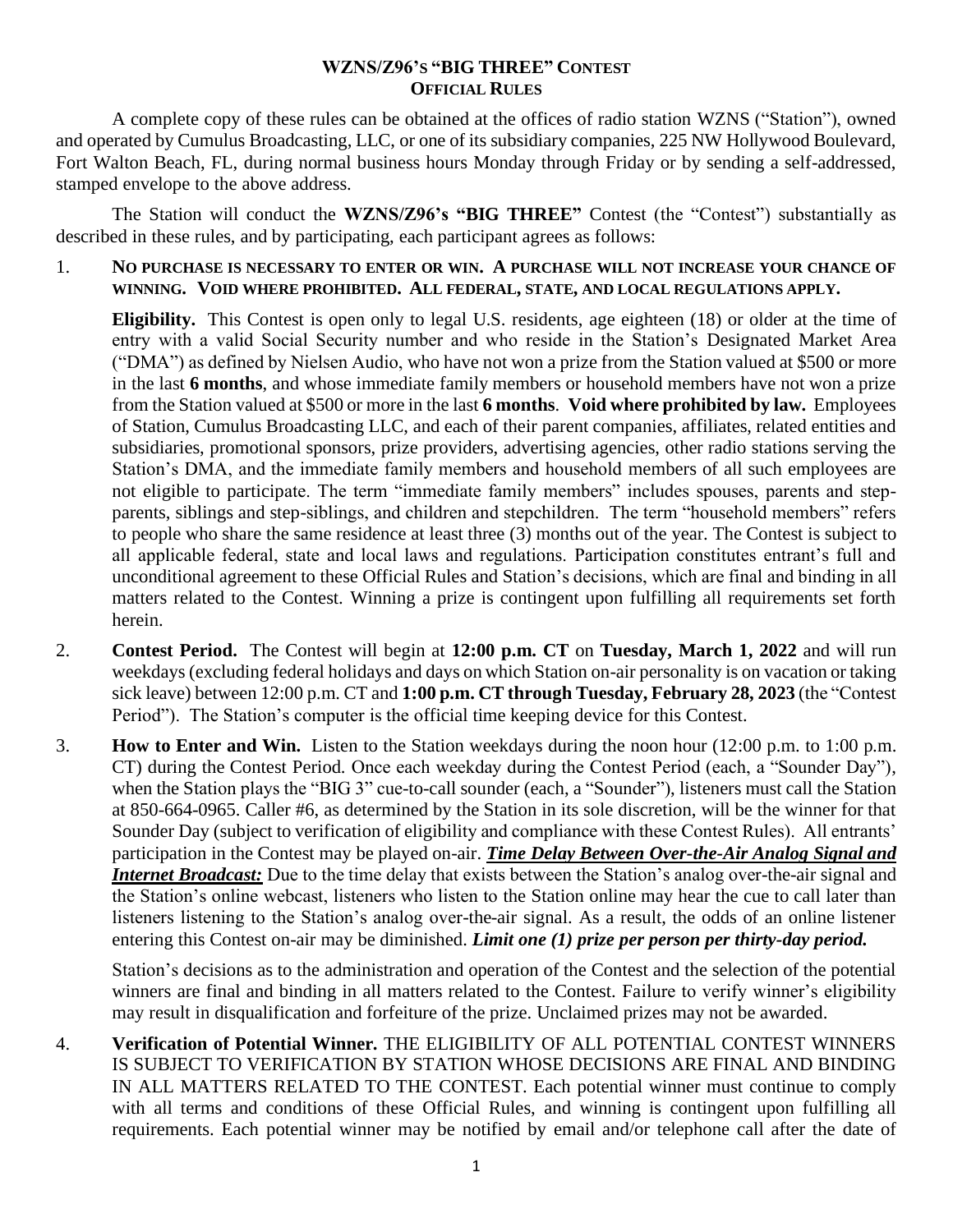random drawing and/or winner determination. Each potential winner will be required to sign and return to Station, within three (3) days of the time notice is sent, an affidavit of eligibility and a liability/publicity release (except where prohibited) in order to claim his/her prize, if applicable. A winner who returns the affidavit of eligibility and liability/publicity release will be deemed to have accepted the contest prize and thereafter will not be permitted to rescind their acceptance of the prize and/or return the prize. If a potential winner cannot be contacted, fails to sign and return the affidavit of eligibility and/or the liability/publicity release within the required time period (if applicable), or if the prize or prize notification is returned as undeliverable, potential winner forfeits prize. In the event that the potential winner of a prize is disqualified for any reason, Station may award the applicable prize to an alternate winner by random drawing from among all remaining eligible entries.

5. **Prizes.** Up to two hundred-fifty (250) prizes (one for each Sounder Day) will be awarded for this Contest. Each winner will receive: one (1) gift certificate for Pepito's Mexican Restaurant redeemable at any of their four locations: 1313 Lewis Turner Boulevard, Fort Walton Beach, FL 32547; 757 Harbor Blvd, Unit 1, Destin, FL 32541; 36112 Emerald Coast Parkway, Destin, FL 32541; 4585 East Highway 20, Niceville, FL 32578. The approximate retail value ("ARV") of each prize is twenty dollars (\$20).

## **THE TOTAL ARV OF ALL CONTEST PRIZES IS: FIVE THOUSAND DOLLARS (\$5,000).**

Winner is responsible for all taxes associated with prize receipt and/or use. Odds of winning a prize depend on a number of factors including the number of eligible entries received during the Contest Period and listeners participating at any given time.

There is no substitution, transfer, or cash equivalent for prizes, except that the Station may, in its sole discretion and to the extent permitted by law, substitute prizes of comparable value or cash. The prizes are expressly limited to the item(s) listed above and do not include taxes, gratuities or any other expenses. Any tickets and/or gift certificates/cards awarded as part of a prize will be subject to the terms and conditions set forth by the issuer and are valid only on the date(s) printed on the tickets or gift certificates/cards. Other restrictions may apply.

If any prize or a portion of any prize is postponed, cancelled, or otherwise unavailable due to disease, epidemic, pandemic, quarantine, any acts of government and/or any reason that is beyond the control of Station or any Sponsor, then no substitution will be provided. Station and any Sponsors make no representation or warranty about the safety of any prize. By accepting and using a prize, each winner acknowledges and assumes all risks of accepting and using the prize, and any other risks associated with the prize.

6. **Entry Conditions and Release.** By entering, each entrant agrees to: (a) comply with and be bound by these Official Rules and the decisions of the Station, which are binding and final in all matters relating to this Contest; (b) release and hold harmless Station, Cumulus Broadcasting LLC, Cumulus Media New Holdings Inc., and each of their subsidiaries, related and affiliated companies, participating sponsors, the prize suppliers and any other organizations responsible for sponsoring, fulfilling, administering, advertising or promoting the Contest, and each of their respective past and present officers, directors, employees, agents and representatives (collectively, the "Released Parties") from and against any and all claims, expenses, and liability, including but not limited to negligence and damages of any kind to persons and property, including but not limited to invasion of privacy (under appropriation, intrusion, public disclosure of private facts, false light in the public eye or other legal theory), defamation, slander, libel, violation of right of publicity, infringement of trademark, copyright or other intellectual property rights, property damage, or death or personal injury arising out of or relating to a entrant's entry, creation of an entry or submission of an entry, participation in the Contest, acceptance or use or misuse of prize (including any travel or activity related thereto) and/or the broadcast, exploitation or use of entry; and (c)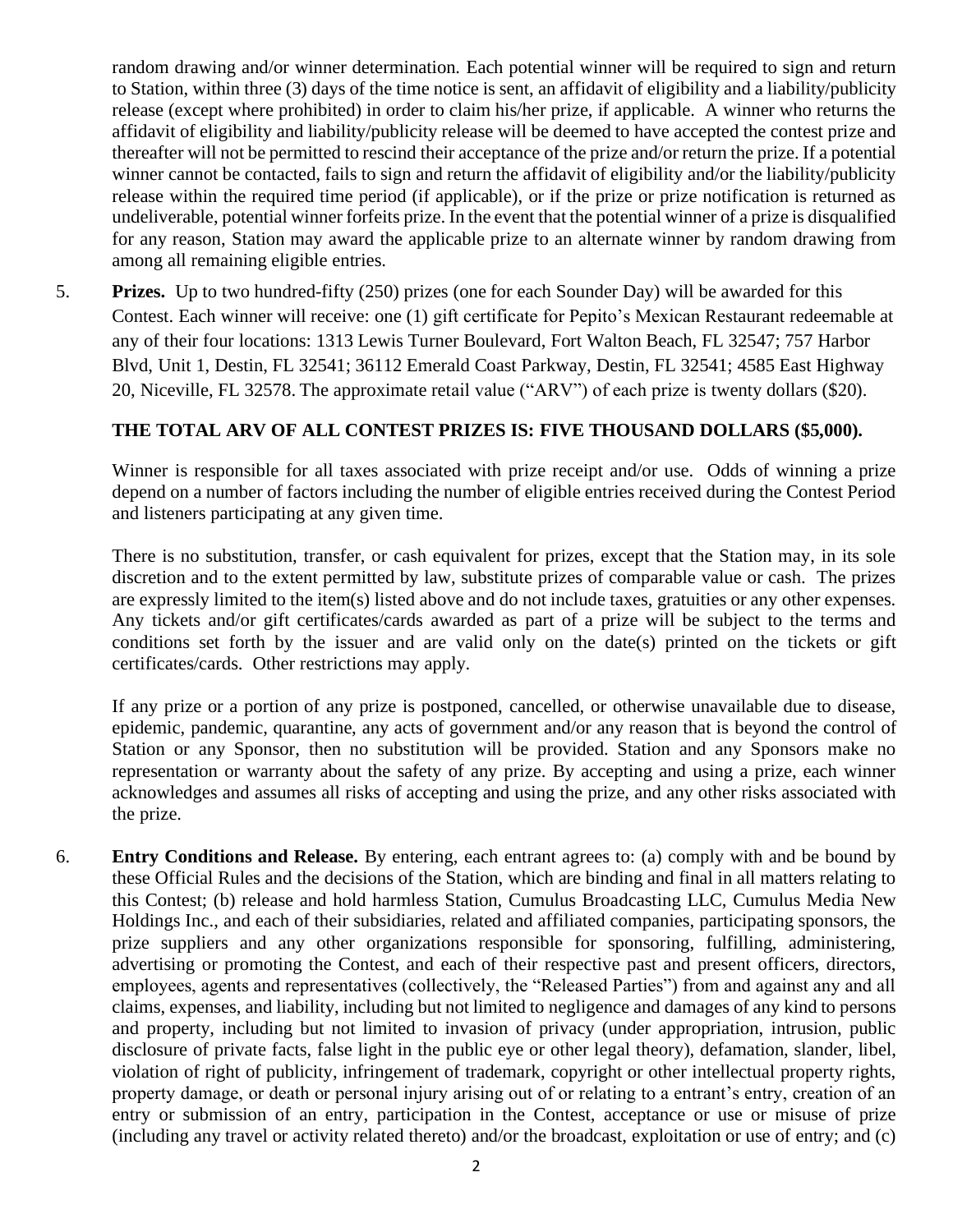indemnify, defend and hold harmless the Released Parties from and against any and all claims, expenses, and liabilities (including reasonable attorneys' fees) arising out of or relating to an entrant's participation in the Contest and/or entrant's acceptance, use, non-use or misuse of the prize.

- 7. **Publicity.** Participation in the Contest constitutes entrant's consent to use by the Station and its agent of entrant's name, likeness, photograph, voice, opinions, entry, and/or biographical information (including hometown and state) for promotional purposes in any media, worldwide, without further payment or consideration, unless otherwise prohibited by law.
- 8. **Taxes.** All State, Local, Federal and/or other taxes, duties, tariffs, title fees, licensing fees, or other fees for prizes awarded become the sole responsibility of the winner. All those who win a prize or prizes valued \$600 or more in any given year will be issued an IRS Form 1099 to report their winnings.
- 9. **General Conditions.** Station reserves the right to cancel, suspend and/or modify the Contest, or any part of it, if any fraud, technical failures or any other factor beyond Station's reasonable control impairs the integrity or proper functioning of the Contest, as determined by Station in its sole discretion. Station reserves the right in its sole discretion to disqualify any individual it finds to be tampering with the entry process or the operation of the Contest or to be acting in violation of these Official Rules or acting in an unsportsmanlike or disruptive manner. Any attempt by any person to deliberately undermine the legitimate operation of the Contest may be a violation of criminal and civil law, and, should such an attempt be made, Station reserves the right to seek damages from any such person to the fullest extent permitted by law. Station's failure to enforce any term of these Official Rules shall not constitute a waiver of that provision.
- 10. **Limitations of Liability.** The Released Parties are not responsible for: (a) any incorrect or inaccurate information, whether caused by Station, entrants, printing errors or by any of the equipment or programming associated with or utilized in the Contest; (b) technical failures of any kind, including but not limited to malfunctions, interruptions, or disconnections in phone lines or network hardware or software; (c) unauthorized human intervention in any part of the entry process or the Contest; (d) technical or human error that may occur in the administration of the Contest or the processing of entries; or (e) any injury or damage to persons or property that may be caused, directly or indirectly, in whole or in part, from entrant's participation in the Contest or receipt or use, non-use or misuse of any prize. No more than the stated number of prizes will be awarded. In event that a production, technical, programming or other error causes more than stated number of prizes as set forth in these Official Rules to be claimed, Station reserves the right to award only the stated number of prizes by a random drawing among all legitimate, unawarded, eligible prize claims.
- 11. **Disputes.** Entrant agrees that: (a) any and all disputes, claims and causes of action arising out of or connected with this Contest, or any prizes awarded, shall be resolved individually, without resort to any form of class action; (b) any and all disputes, claims and causes of action arising out of or connected with this Contest, or any prizes awarded, shall be resolved exclusively by the United States District Court or the appropriate state court located in the Station's listening area; (c) any and all claims, judgments and awards shall be limited to actual out-of-pocket costs incurred, including costs associated with entering this Contest, but in no event attorneys' fees; and (d) under no circumstances will entrant be permitted to obtain awards for, and entrant hereby waives all rights to claim punitive, incidental and consequential damages and any other damages, other than for actual out-of-pocket expenses, and any and all rights to have damages multiplied or otherwise increased. SOME JURISDICTIONS DO NOT ALLOW THE LIMITATIONS OR EXCLUSION OF LIABILITY FOR INCIDENTAL OR CONSEQUENTIAL DAMAGES, SO THE ABOVE MAY NOT APPLY TO YOU. All issues and questions concerning the construction, validity, interpretation and enforceability of these Official Rules, or the rights and obligations of entrant and Station in connection with the Contest, shall be governed by, and construed in accordance with, the laws of the state in which the Station is located, without giving effect to any choice of law or conflict of law rules (whether of the state in which the Station is located or any other jurisdiction), which would cause the application of the laws of any jurisdiction other than the state in which the Station is located.